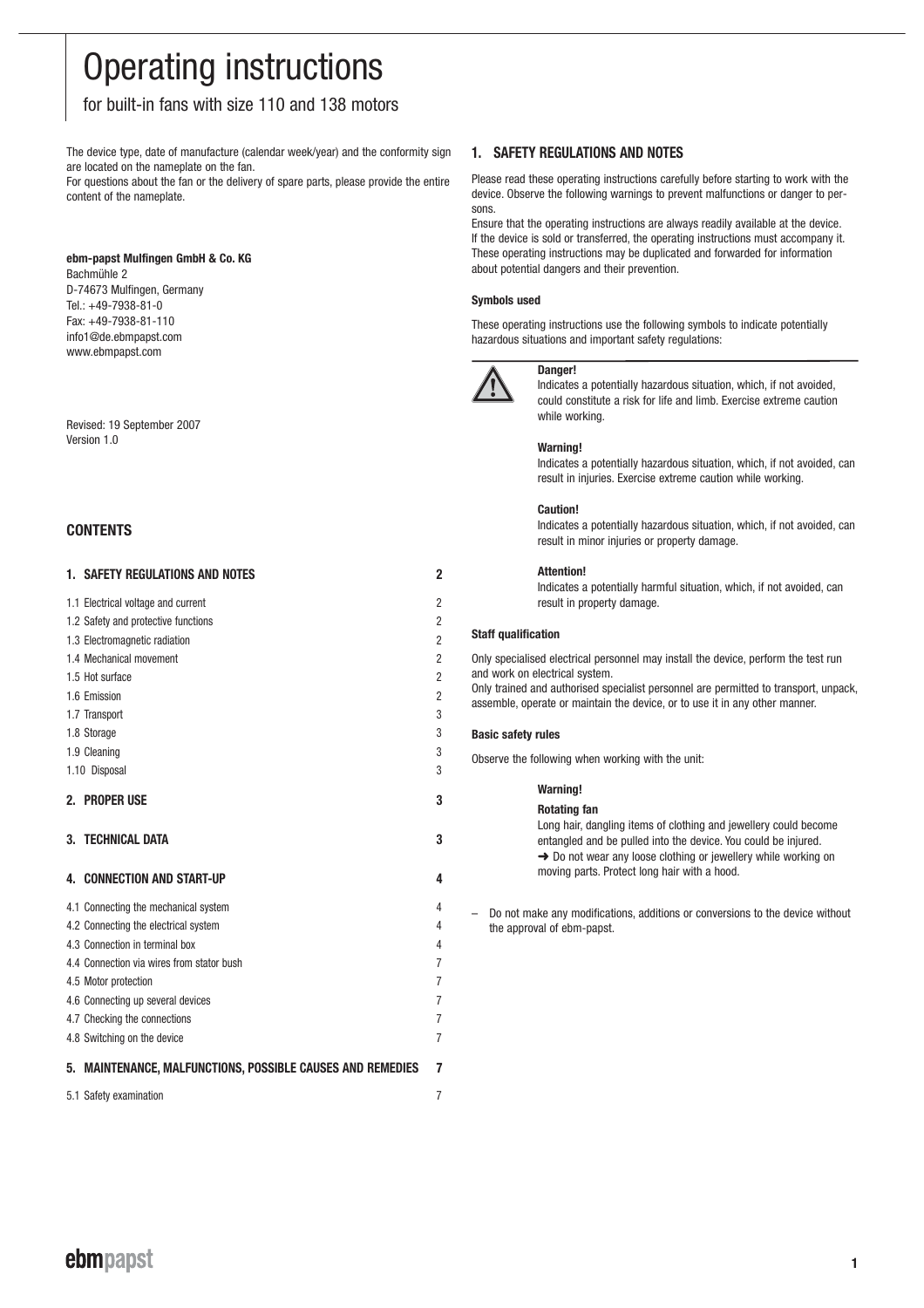#### **1.1 Electrical voltage and current**

Check the electrical equipment of the device at regular intervals. Remove loose connections and defective cables immediately.

#### **1.2 Safety and protective functions**



## **Danger!**

#### **Missing safety device and non-functioning protective features** Risk of fatal injury

→ Shut down the device immediately if you detect a missing or ineffective protective feature. The device is an installation item that has no function on its own. As the operator, you are responsible for ensuring that the device is adequately secured.

#### **1.3 Electromagnetic radiation**

Interference from electromagnetic radiation is possible, e.g. in conjunction with open and closed-loop control devices.

If unacceptable emission intensities occur when the fan is installed, suitable shielding measures must be taken before the device is commissioned.

#### **1.4 Mechanical movement**



### **Danger! Rotating fan**

Body parts that come into contact with the fan while it is rotating can be injured.

 $\rightarrow$  Secure the fan to prevent contact. Before working on the installation/machine, wait until all parts have come to a standstill.

#### **Warning!**

#### **Ejected parts in the exhaust zone**

Danger of injury

In the event of a fault, balancing weights or broken fan blades may be ejected.

→ Take appropriate safety measures. Do not stay in the exhaust zone.

#### **Caution!**

### **Self-starting fan**

Danger of injury

The motor automatically restarts when voltage is applied, for example after a power failure an.  $\rightarrow$  Do not stay in the danger area of the fan. When working on the

fan, switch off the mains supply voltage and secure it from being switched on again.

#### **1.5 Hot surface**



### **Caution!**

#### **High temperature at the motor housing**

Danger of burn injuries **→** Ensure that sufficient protection against accidental contact is provided.

#### **1.6 Emission**

#### **Warning!**

**Depending on the installation and operating conditions, a sound pressure level greater than 70 dB(A) can arise.**  Danger of noise-induced hearing loss

**→ Take appropriate technical safety measures. Safeguard the opera**ting personnel with appropriate protection measures, e.g. ear protectors.

#### **1.7 Transport**



### **Caution! Transport of fan**

Cutting and crushing hazard

**→** Wear safety shoes and cut-resistant safety gloves. Transport the fan in its original packaging only. The vibration values listed in the technical data must not be exceeded during the entire transport. Secure the fan so that it does not slip, for example using a lashing strap.

#### **1.8 Storage**

Store the device in a dry place, where it is protected in a clean environment. Keep to the specified storage temperatures, please refer to Chapter 3, Technical data. If the device is shut down for some time, you are advised to run the device once a month for about 15 minutes to move the bearings.

#### **1.9 Cleaning**

#### **Attention!**

**Damage to the device during cleaning.**

Malfunction possible

**→** Do not clean the device using a water jet or high-pressure washer. Do not use any cleaners containing acids, bases or solvents.

#### **1.10 Disposal**

When disposing of the device, please comply with all relevant requirements and regulations applicable in your country.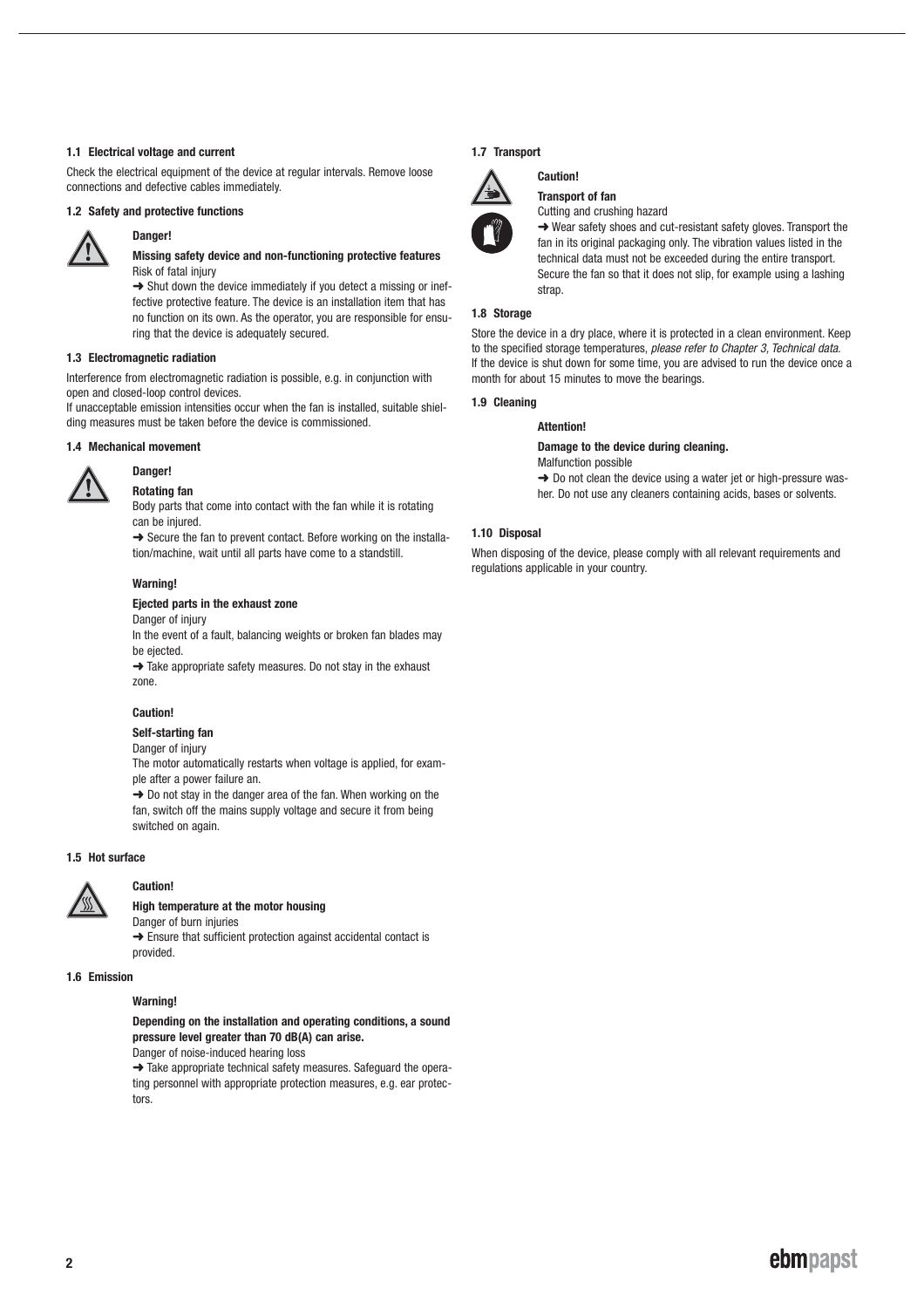### **2. PROPER USE**

The device is designed exclusively as built-in fan for moving air according to the technical data.

Any other or secondary use is deemed improper use and a misuse of the device. Installations necessary on the part of the commissioning party must meet the mechanical, thermal and service life-related stresses that can occur.

#### **Proper use also includes:**

- Operating the device with all protective features.
- Observing the operating instructions.
- Use of the device in accordance with the permissible ambient temperature. see Chapter 3 "Technical data".

#### **Improper use**

In particular, the following uses of the fan are prohibited and can lead to dangerous situations:

- Moving air that contains abrasive particles.
- Moving highly corrosive air.
- Moving air that contains dust pollution, e.g. suctioning off saw shavings.
- Using the fan to move flammable gases/particles.
- Operating the fan in the vicinity of flammable materials or components.
- Operating the fan in an explosive atmosphere.
- Using the fan as a safety component or for taking on safety-related functions.
- Operation in medical equipment with a life-sustaining or lifesaving function.
- Operation in non-stationary installations such as railroad vehicles, aircraft and spacecraft.
- Operation with completely or partially disassembled or modified protective features
- Operation with external vibrations that exceed the permissible vibration load.
- In addition, all application options that are not listed under proper use.

If you have specific questions, contact ebm-papst for support.

### **3. TECHNICAL DATA**

Additional device-specific data are available upon request from ebm-papst.

#### **Mounting data**

The following must be observed:

- Tightening torque of the screwed cable gland: 2.0 Nm
- Tightening torque of mounting screws of terminal box cover: 0.8 Nm
- Property class of mounting screws: 8.8

#### **Ambient conditions**

|                                                   | <b>Transport &amp; storage</b> | <b>Operation</b>                                       |
|---------------------------------------------------|--------------------------------|--------------------------------------------------------|
| <b>Permitted ambient</b><br>temperature for motor | $-40$ °C to $+80$ °C           | -25 °C…+40 °C (60 °C)                                  |
| <b>Resistance to vibrations   1 q</b>             | (acc. to IEC 60068-2-6)        | $\vert 0.5 \vert 0 \vert$<br>$(acc. to IEC 60068-2-6)$ |

#### **4. CONNECTION AND START-UP**

**Caution!**

#### **4.1 Connecting the mechanical system**

Install the device according to your application. Use the device according to its moisture class.



#### **Cutting and crushing hazard when removing the fan from the packaging**

 $\rightarrow$  Carefully lift the device out of the packing at using inside area of the blades (axial fan) or the impeller (radial fan). Be certain to avoid any shock. Wear safety shoes and cut-resistant safety gloves. Two people should lift the device out of its packaging if it is heavier than 10 kg.

#### **Warning!**

#### **Hot motor housing**

Danger of fire

→ Ensure that no combustible or flammable materials are located in the vicinity of the fan.

#### **4.2 Connecting the electrical system**

The connection to the electrical system is made after the connection to the mechanical system.

- Before connecting the device, ensure that the mains supply voltage matches the fan voltage.
- Check whether the data on the nameplate agree with the connection data and the data of the operating capacitor (single-phase motors only).
- Only use cables that are configured for current according to the type plate.



#### **Danger! Incorrect insulation**

Risk of fatal injury from electric shock

 $\rightarrow$  Use only cables that meet the specified installation requirements for voltage, current, insulation material, load etc.

#### **4.3 Connection in terminal box**

(valid for axial fans)

#### **Stripping connecting cables**

Strip the cable just enough so that the screwed cable gland is tight and the terminals are relieved of strain (for tightening torques, refer to Chapter 3 "Technical data").



Figure 1: Recommended stripping lengths in mm (inside the terminal box)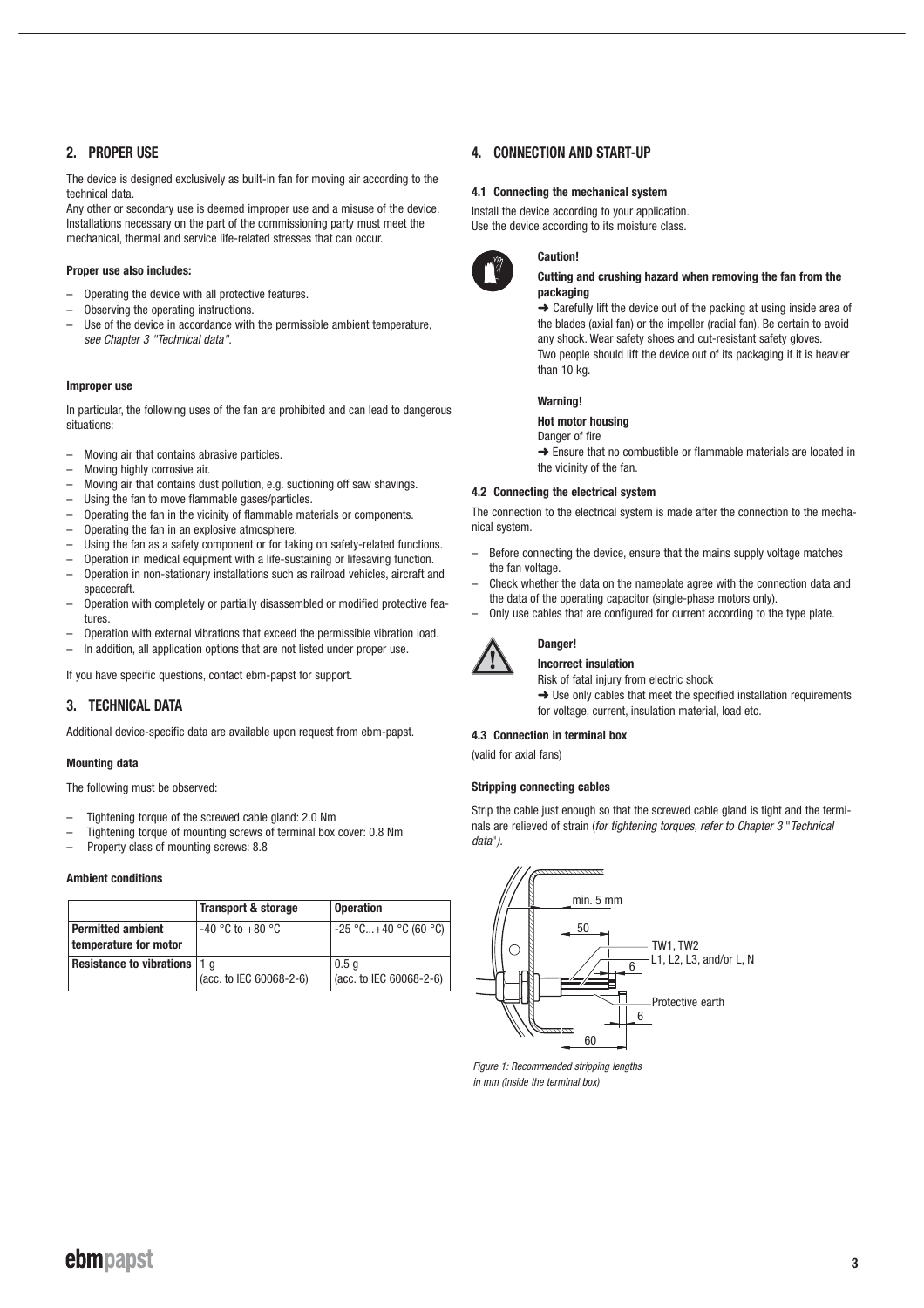#### **Connecting cables with terminals**

#### **Caution!**

#### **Electrical voltage**

The fan is a built-in component and features no electrically isolating switch.

 $\rightarrow$  Only connect the fan to circuits that can be switched off with an all-pole separating switch. When working on the fan, you must switch off the installation/machine in which the fan is installed and secure it from being switched on again.

- $-$  Open the terminal box.<br> $-$  Open the screwed cab
- Open the screwed cable gland.

#### Axial fans with size 110 motors | Axial fans with size 138 motors

are supplied with a sealing cap and insert for cables with Ø 6 - 12 mm, see Fig. 2. are supplied with a sealing cap and insert for cables with  $\varphi$  7 - 14 mm, see Fig. 2.

- Remove the cap, see figure 3.
- Guide the cable through the cable gland





Figure 2 Screwed cable gland with cap Cap removed

- Connect up the protective earth (PE) wire.
- Connect the remaining leads to the respective terminals. See Fig. 4.
- Connect up the thermal overload protector (T.O.P.) an.

During the connection work, ensure that no cables splice off.



Figure 4: Connecting the wires to terminals

The terminal strip is equipped with a penetration prevention device.

– Insert the strands until they meet resistance.

There must be no voltage applied between the terminal and the cable gland. The cable must be relieved of strain.

#### **Terminal area**

| single-strand | up to $4 \text{ mm}^2$   |
|---------------|--------------------------|
| fine-strand   | up to $2.5 \text{ mm}^2$ |



No water may penetrate along the cable in the direction of the cable gland.

#### The cable must be relieved of strain. **Mounting position of fan: shaft vertical, rotor at bottom**

Ensure that the cable is routed in the form of a loop ("water trap" see Figure 5).



Figure 5: Fan installed lying flat (shaft vertical, rotor on bottom), cable routed as "water trap"

#### **Mounting position: shaft horizontal**

When routing cables, ensure that the screwed cable glands are arranged at the bottom, see Figure 6. The cables must always be routed downwards.





Figure 6: Cable routing for upright built-in fans (shaft horizontal)

#### **Interface diagram - single-phase capacitor motor**

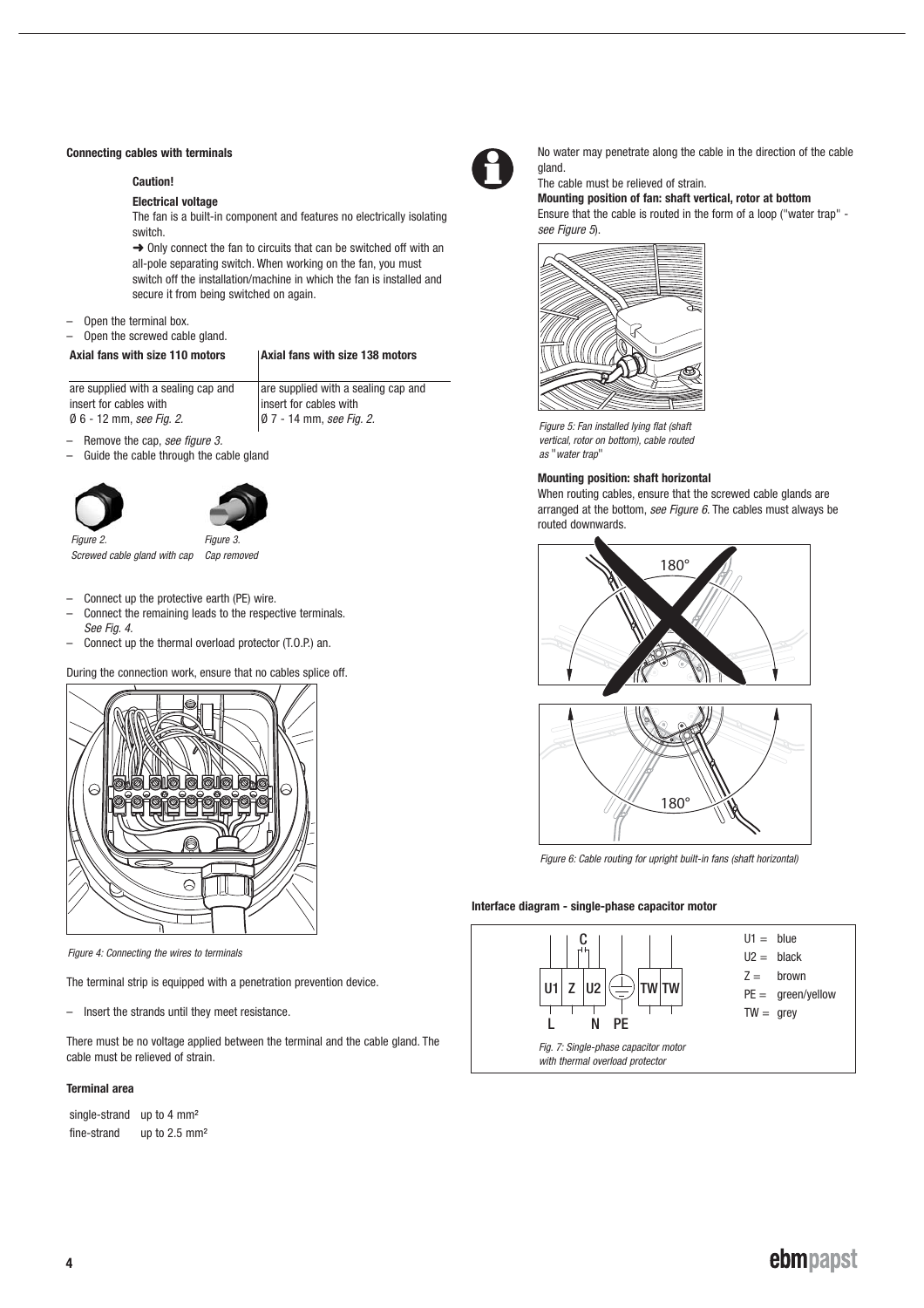#### **Interface diagram - three-phase motor**



Reverse direction of rotation by interchanging two phases.

#### **Interface diagram - single-phase capacitor motor**



#### **Interface diagram - three-phase motor**



Reverse direction of rotation by interchanging two phases

#### **4.4 Connection via wires from stator bush**

(valid for centrifugal fans)

| <b>Motor size</b> | Cable length* |
|-------------------|---------------|
| 110               | 800 mm        |
| 138               | 1000 mm       |

Connect up the wires according to your application.

#### **Stripping connecting cables\***





With single-phase motors, make sure that the capacitors are also connected.

#### **4.5 Motor protection**

The motors are equipped with thermal overload protectors to protect the devices. Check to make sure that the thermal overload protector is correctly connected before each operation. Failure to correctly connect up the thermal overload protector will invalidate defect warranty cover.



### **Danger!**

#### **Lack of motor protection**

The motor becomes hot. Body parts that come into contact with the motor can be injured.

**→ Connect up the thermal overload protector installed in the coil.** Wire the freed thermal overload protectors in the control current circuit so that no automatic switch-on can occur after cooling down following a malfunction.





Fig 13: Interface diagram motor protecting switch, three-phase

Fig 14: Interface diagram motor protecting switch, single-phase

### **Attention!**

**Lack of motor protection**

The motor becomes too hot and thus suffers damage. The motor is not switched on automatically.

→ Locate the source of the error and eliminate the error. Connect up the thermal overload protector installed in the coil.

#### **Voltage control**



With open loop speed control using transformers or electronic voltage regulators (e.g. phase control), excessive current may occur. In addition, noises can occur with phase control, depending on the manner in which the device is installed.

\* Customer-specific differences possible